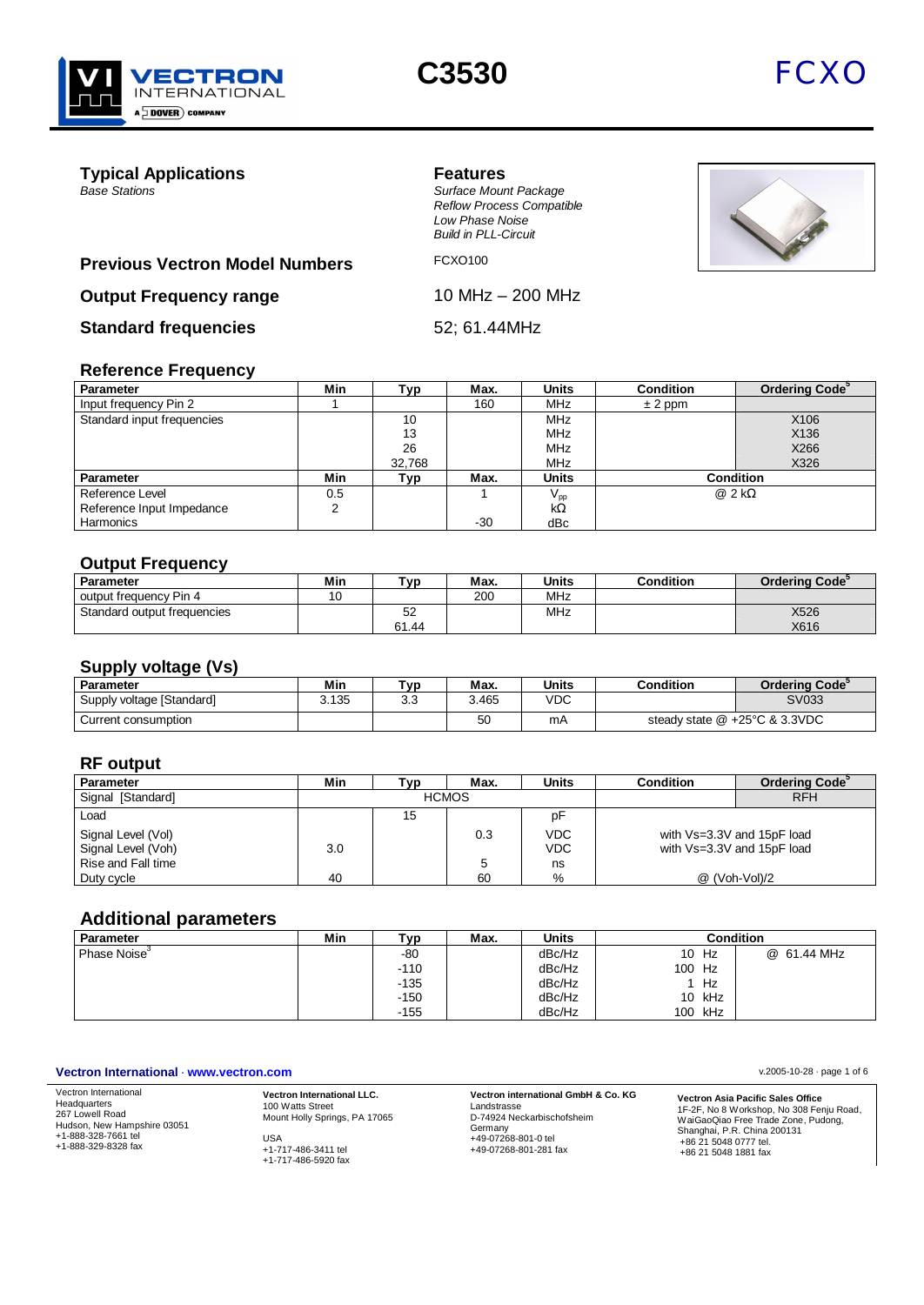



## **Additional parameters**

| <b>Parameter</b>            | Min                        | ™ур | Max.   | <b>Units</b> | <b>Condition</b> |
|-----------------------------|----------------------------|-----|--------|--------------|------------------|
| <b>VCXO Control PIN 7</b>   | 0.5                        |     | 2.5    |              |                  |
| Weight                      |                            |     |        |              |                  |
| Processing & Packing        | Handling & processing note |     |        |              |                  |
| Operating temperature range | $-20$                      |     | $+70$  | °C           |                  |
| Operable temperature range  | $-30$                      |     | $+85$  |              |                  |
| Storage temperature range   | $-55$                      |     | $+125$ | °C           |                  |

## **Enclosures**

|                                |                           | Type G227                   |                             |                                                                                                                                                                                                                   |
|--------------------------------|---------------------------|-----------------------------|-----------------------------|-------------------------------------------------------------------------------------------------------------------------------------------------------------------------------------------------------------------|
|                                | Package Codes:            |                             |                             |                                                                                                                                                                                                                   |
|                                | Code<br><b>NA</b>         | Height "H"<br><b>NA</b>     | Pin Length "L"<br><b>NA</b> |                                                                                                                                                                                                                   |
|                                |                           |                             |                             | 76<br>5<br>G227<br>top view<br>$17,8^{+0.1}$<br>$7,62^{+0.1}$<br>Padvorschlag<br>Z/ 0,1 <br>land pattern<br>recommendation<br>$17.8 + 0$                                                                          |
|                                |                           | <b>Pin Connections</b>      |                             | Description                                                                                                                                                                                                       |
| $\mathbf{1}$<br>$\overline{c}$ | Vs<br>Ref. Frequency in   |                             |                             | Power supply pin. External low frequency bypass capacitor should be connected<br>High stabel input frequency for syncronisation, This input is AC coupled, so an external blocking<br>capacitor is not necessary. |
| 3                              | <b>GND</b>                |                             |                             | Ground connection. Keep traces physically short and connect immediately to ground plane for best<br>performance                                                                                                   |
| 4                              | RF-OUT                    |                             |                             | RF syncronised output.                                                                                                                                                                                            |
| 5                              | <b>GND</b>                |                             |                             | Ground connection. Keep traces physically short and connect immediately to ground plane for best                                                                                                                  |
| 6                              |                           | <b>Lock Detector Output</b> |                             | performance<br>Test output signal for PLL lock detected.<br>Low signal à PLL out of lock<br>High signal à PLL in lock<br>Only for modul test or observance                                                        |
|                                | 7 VCXO Control            |                             |                             | Test output of the control voltage for the VCXO (0.5V to 2.8V)                                                                                                                                                    |
|                                |                           |                             |                             | Only for modul test or observance                                                                                                                                                                                 |
|                                |                           | Marking                     |                             |                                                                                                                                                                                                                   |
|                                | C3530A1-xxxx<br>Frequency |                             |                             |                                                                                                                                                                                                                   |
|                                | * VI AYYWW                |                             |                             |                                                                                                                                                                                                                   |

#### **Vectron International** · **www.vectron.com** v.2005-10-28 · page 2 of 6

Vectron International Headquarters 267 Lowell Road Hudson, New Hampshire 03051 +1-888-328-7661 tel +1-888-329-8328 fax

**Vectron International LLC.** 100 Watts Street Mount Holly Springs, PA 17065 USA +1-717-486-3411 tel +1-717-486-5920 fax

**Vectron international GmbH & Co. KG** Landstrasse D-74924 Neckarbischofsheim Germany +49-07268-801-0 tel +49-07268-801-281 fax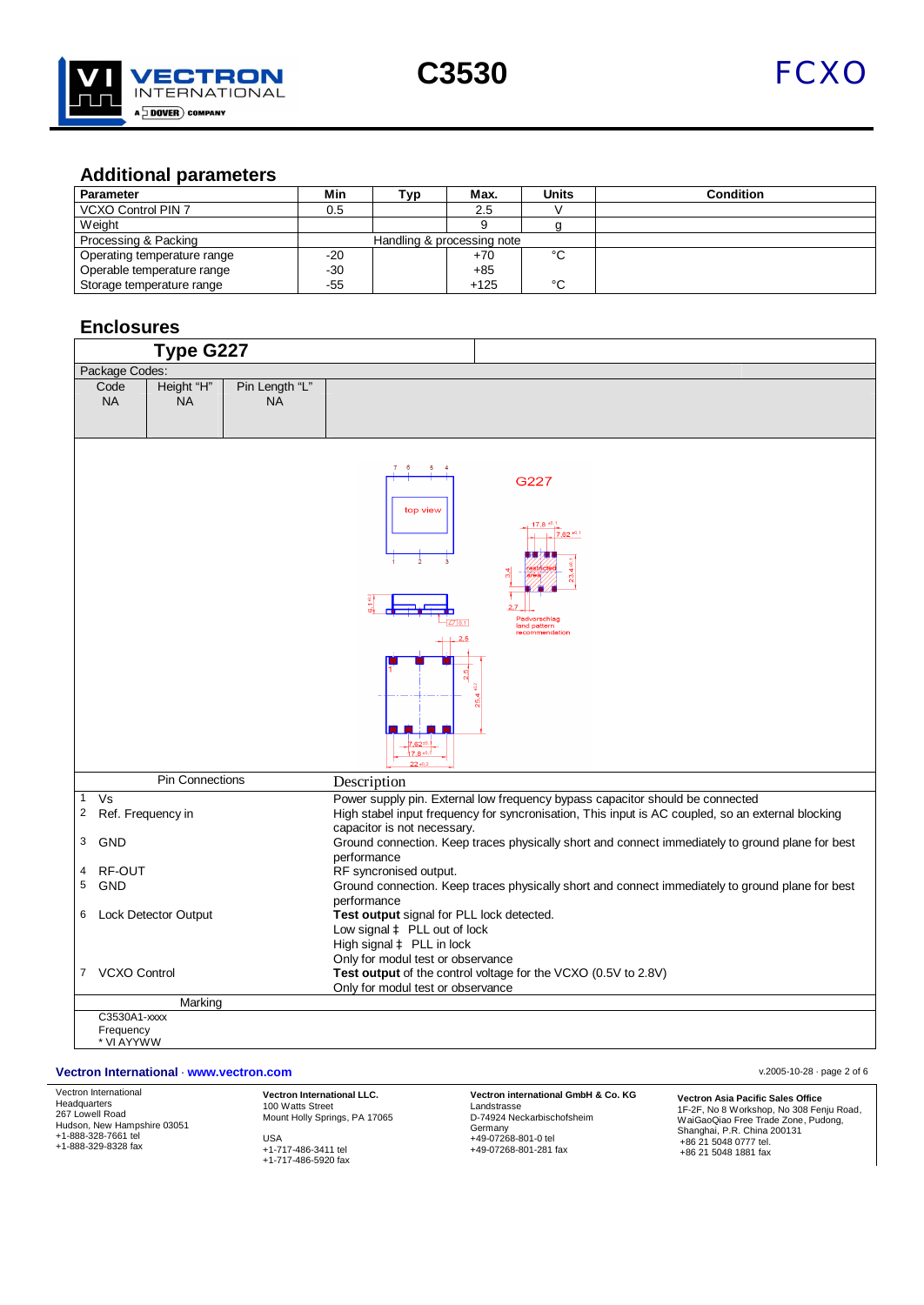



## **Absolute Maximum Ratings**

| Parameter                     | Min | T <sub>VD</sub> | Max. | <b>Units</b> | $\sim$ ondition |
|-------------------------------|-----|-----------------|------|--------------|-----------------|
| Supply voltage (Vs)           |     |                 | 6.0  |              |                 |
| output load @ CMOS<br>Maximum |     |                 | 40   | ℩ͱ           |                 |

# **Typical measurement data**



## **Block Diagramm**



#### **Vectron International** · **www.vectron.com** v.2005-10-28 · page 3 of 6

Vectron International Headquarters 267 Lowell Road Hudson, New Hampshire 03051 +1-888-328-7661 tel +1-888-329-8328 fax

**Vectron International LLC.** 100 Watts Street Mount Holly Springs, PA 17065 USA +1-717-486-3411 tel

+1-717-486-5920 fax

**Vectron international GmbH & Co. KG** Landstrasse D-74924 Neckarbischofsheim Germany +49-07268-801-0 tel +49-07268-801-281 fax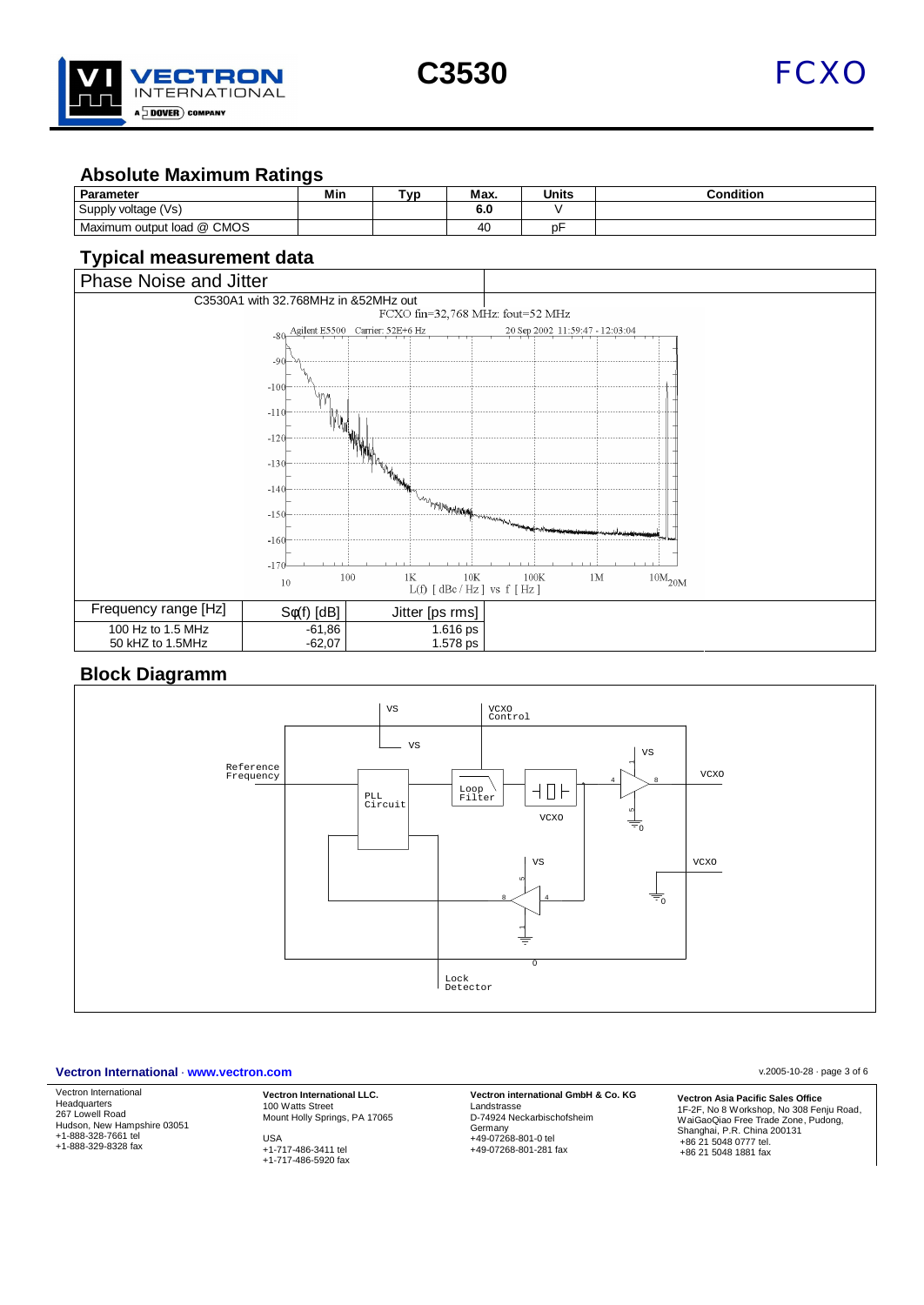



# **Standard Shipping Method**



#### **Vectron International** · **www.vectron.com** v.2005-10-28 · page 4 of 6

Vectron International Headquarters 267 Lowell Road Hudson, New Hampshire 03051 +1-888-328-7661 tel +1-888-329-8328 fax

**Vectron International LLC.** 100 Watts Street Mount Holly Springs, PA 17065 USA +1-717-486-3411 tel

+1-717-486-5920 fax

**Vectron international GmbH & Co. KG** Landstrasse D-74924 Neckarbischofsheim Germany +49-07268-801-0 tel +49-07268-801-281 fax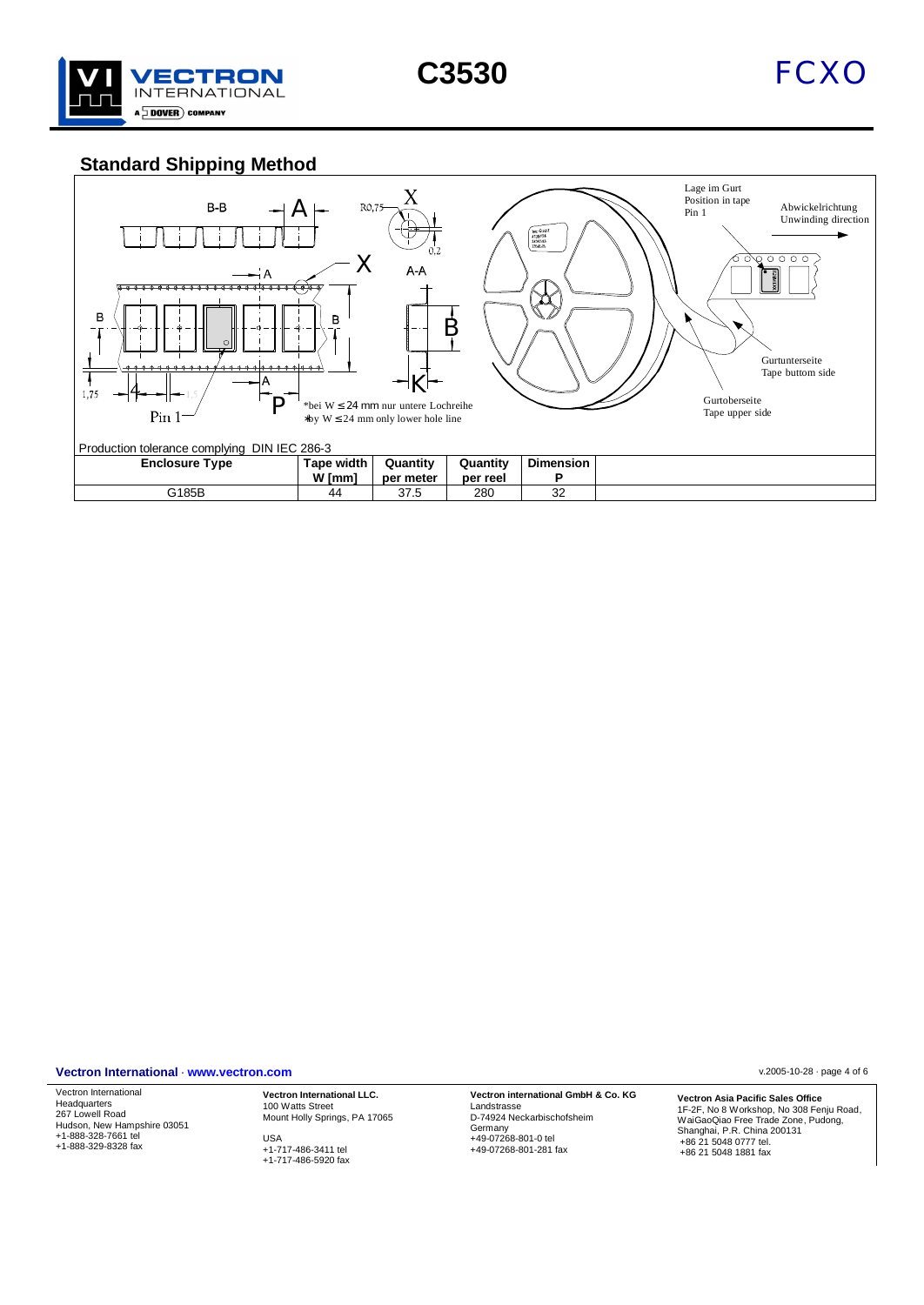







SMD oscillators must be on the top side of the PCB during the reflow

| <b>Profile Feature</b>                                                                               | Pb-Free Assembly/Sn-Pb Assembly                      |
|------------------------------------------------------------------------------------------------------|------------------------------------------------------|
| Average ramp-up rate $(TL$ to Tp)                                                                    | 3°C/second max.                                      |
| -Temperature Min $Ts_{min}$ )<br>Preheat<br>-Temperature Min $Ts_{max}$ )<br>-Time (min to max) (ts) | $150^{\circ}$ c<br>$200^{\circ}$ c<br>60-180 seconds |
| $Ts_{max}$ to $T_L$ - Ramp-up Rate                                                                   | 3°C/second max.                                      |
| Time maintainted above - Temperature $(T_L)$<br>- Time $(t1)$                                        | $217^{\circ}$ C<br>60-150 seconds                    |
| Peak Temperature (Tp)                                                                                | max $260^{\circ}$ C                                  |
| Time within 5°C of actual Peak Temperature (tp)                                                      | 20-40 seconds                                        |
| Ramp-down Rate                                                                                       | 6°C/second max.                                      |
| Time 25°C to Peak Temperature                                                                        | 8 minutes max.                                       |

Note: All temperatures refer to topside of the package, measured on the package body surface.

**Vectron International** · **www.vectron.com** v.2005-10-28 · page 5 of 6

Vectron International Headquarters 267 Lowell Road Hudson, New Hampshire 03051 +1-888-328-7661 tel +1-888-329-8328 fax

**Vectron International LLC.** 100 Watts Street Mount Holly Springs, PA 17065 USA +1-717-486-3411 tel

+1-717-486-5920 fax

**Vectron international GmbH & Co. KG** Landstrasse D-74924 Neckarbischofsheim Germany +49-07268-801-0 tel +49-07268-801-281 fax